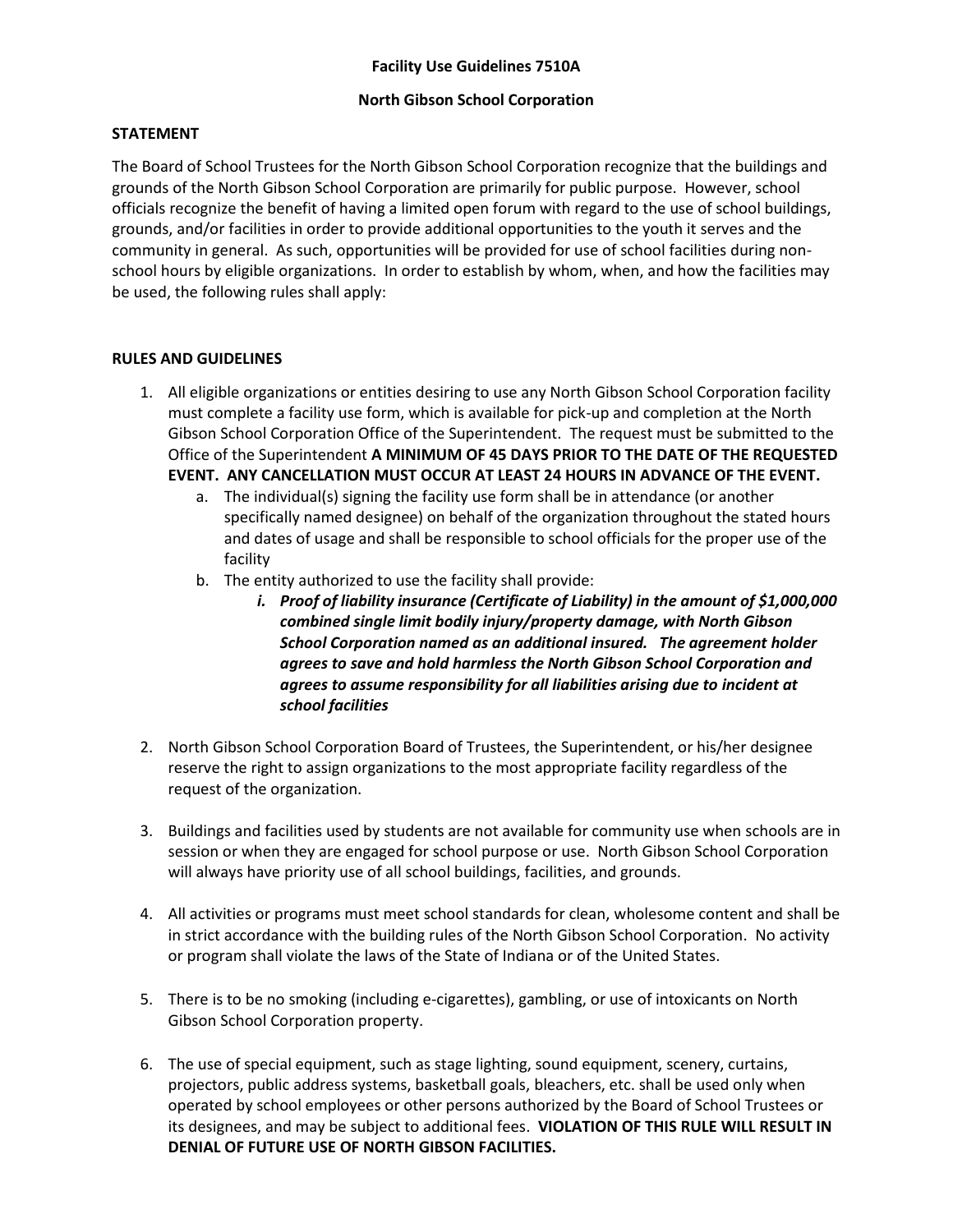- 7. All facilities use agreements are subject to cancellation with or without due notice for violation of the terms of the original agreement as determined by the Superintendent, designee, and/or Board of School Trustees.
- 8. The use of any North Gibson School Corporation facility will be strictly confined to areas designated or included in the agreement. The applicant and his/her organization will be responsible for the compliance of these rules by all persons participating in or pertaining to the activity/program. If misconduct or non-compliance to the rules is suspected, the representative of the school corporation on duty shall have immediate authority to stop the activity/program. Failure to comply with the rules and regulations will be sufficient reason to cancel future use of North Gibson School Corporation Facilities.
- 9. Entities may be subject to custodial fees in order to ensure adequate maintenance of the facilities. The determination of such fees will be made based on the type of organization *(SEE ASSESSMENT OF FEES DESCRIPTION),* facilities being used, time and date of the event, etc. Any event that occurs during hours in which a North Gibson custodial staff member is not present for normal work hours, will be subject to such a fee. On occasion, North Gibson employees directly connected with the organization have volunteered their hours for services to a nonprofit organization. This may be allowed upon approval of the Superintendent or his designee, however it is the responsibility of the non-profit organization and the individual employee to verify such an arrangement.
- 10. No furniture or equipment shall be used or moved without the express approval in the agreement or consent of the school principal or his/her designee.
- 11. The school corporation and its employees shall not be responsible for damage to or loss of property upon school premises sustained by applicant, participant, or patron of any activity/program held on school property.
- 12. No signs, displays, or materials may be attached to any wall, window glass, woodwork, draperies, blinds, stage curtains, grounds, drives, etc., without the expressed approval in the agreement or consent from the school principal. In the event permission is given to display such material, all material shall be dismantled and removed from the premises following use of the facilities.
- 13. It shall be necessary for some organizations to have police, firemen, and/or parking attendants. A determination for this requirement shall be made by North Gibson School Corporation personnel. If required, the lessee shall procure the police, fireman, and/or parking lot attendants and submit their names and credentials to the Superintendent's office.
- 14. The right of all concessions and sales of refreshments, sale of programs, pictures, etc., must be approved by the Superintendent's office. North Gibson School Corporation reserves first right for the sale of any concessions for any events held on North Gibson School Corporation property.
- 15. Cafeteria kitchen equipment may only be used by other school organizations after approval has been obtained from the Food Service Director. When the cafeteria kitchen is being used, at least one cafeteria employee, selected by the cafeteria manager or food service director, is to be on duty. The size and nature of the event will determine the number of cafeteria employees required. The organization using the facility may be billed for the wages of said employees. Any OUTSIDE organization needing the use of kitchen facilities may request catering/food services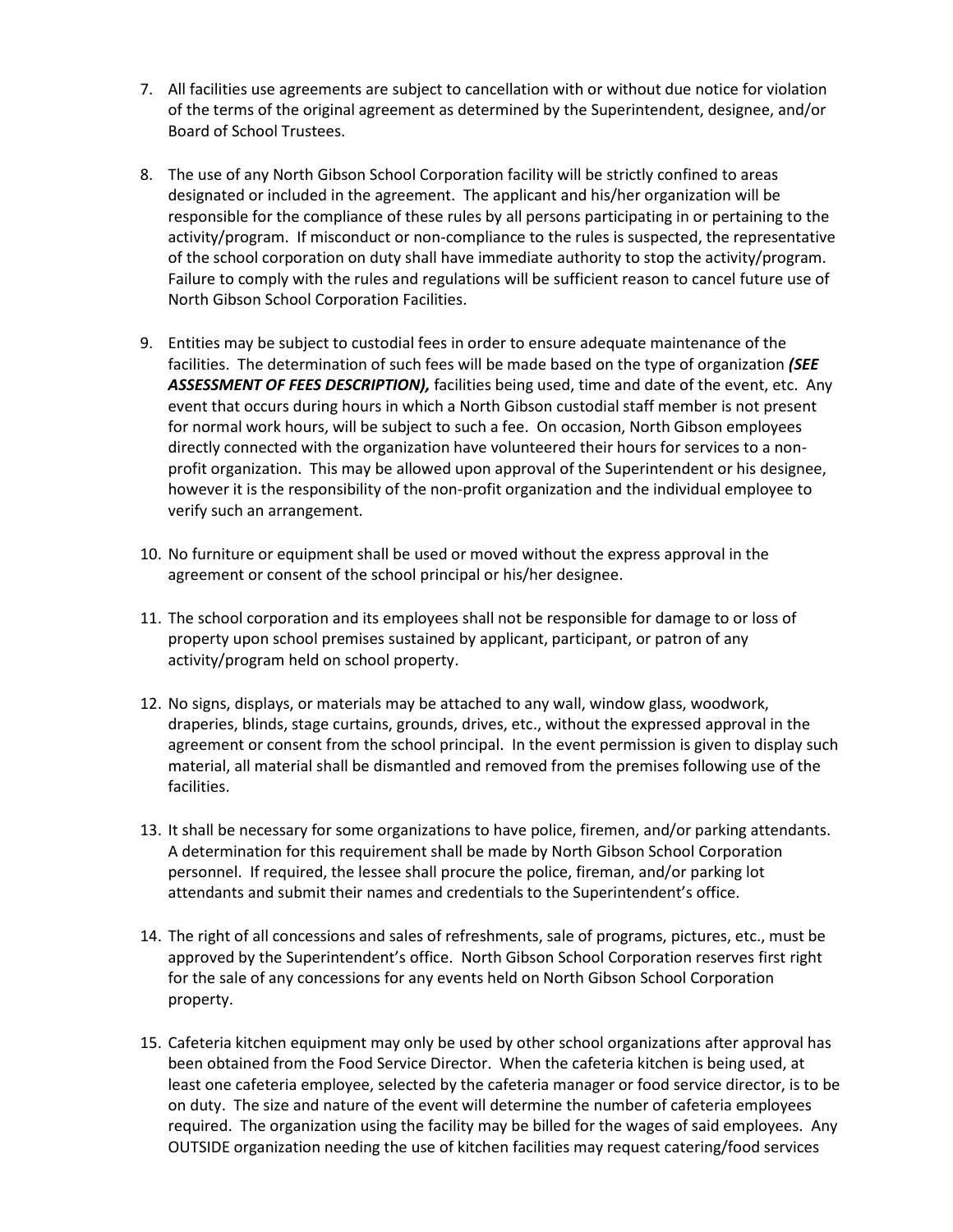through the Food Service Director and will be responsible for any fees associated with such requests, including wages of employees.

- 16. The lessee must pay the rental, custodial, and other charges associated with the rental agreement. Rental payments for the specific facility request are due no later than the date of the event. Payments for services, such as custodial and audio/visual will be billed following the completion of the event and payment will be due within 30 days of the invoice date.
- 17. Any right or privilege granted to an organization shall not be transferred to any other organization.
- 18. No privilege of using facilities shall be granted more than 1 year in advance of the date of the event.
- 19. **Religious Organizations**: School property shall not be used for sectarian religious or church related meetings unless:
	- a. It is demonstrated that the activity is a joint venture of the churches/religious organizations within North Gibson School Corporation boundaries and that these churches/organizations have played an integral part in the planning of such activity or;
	- b. A situation exists which prevents the congregation of a church/religious organization in the corporation from meeting in its regular facility.

## *School facilities shall not be used as a replacement for regular meeting places of churches or religious organizations.*

- 20. School facilities shall not be available for:
	- a. Social functions, e.g. wedding receptions, dances, parties, rock festivals, other than school functions or programs;
	- b. Groups participating in games of chance, lotteries, or gambling without prior approval of North Gibson School Corporation, not including athletic/booster/PTA raffles, half-pots, etc;
	- c. Groups assembling to criticize or express opposition to the form of or officials of the government of the United States or the State of Indiana or to express opposition to any ethnic group or religious faith;
	- d. Groups whose activities would subject the facility to extraordinary stress or increase the hazard of fire, or activities that could cause general harm to participants or spectators;
	- e. Groups without a responsible adult of at least twenty-one (21) years of age or individuals without a sponsoring organization;
	- f. Personal or individual use or gain.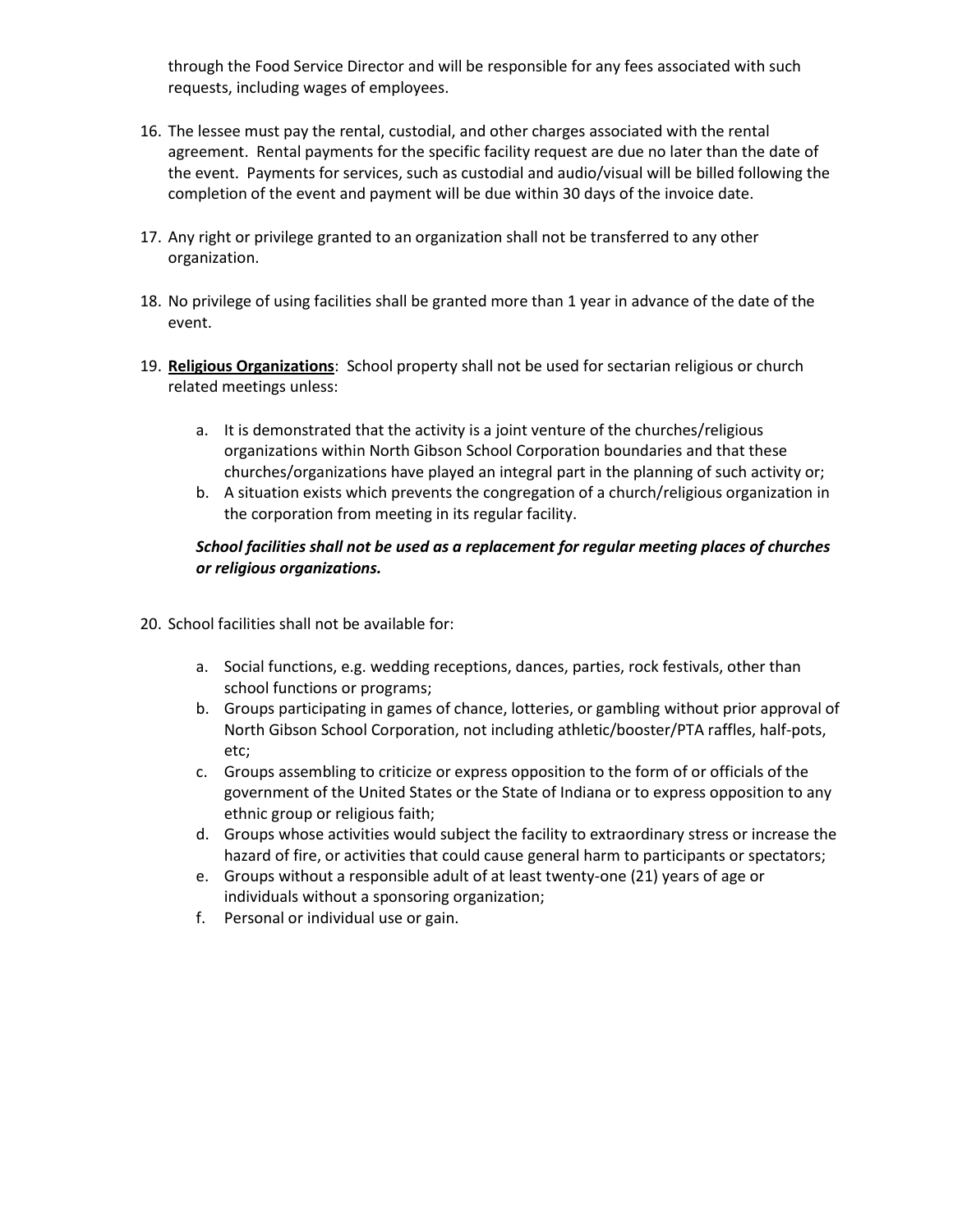#### **ASSESSMENT OF FEES DESCRIPTION**

- A. The Board of Trustees shall establish a schedule of fees for all rentals appropriate to the nature of the organization requesting the use of facility, the operational costs involved (utilities), equipment usage, custodial and technical services, supervisory services, and a financial return to the Corporation for depreciation. Custodial services are required when using North Gibson School Corporation Facilities. Auditorium Services are required when using an auditorium.
- B. The assessment of fees shall be based on the nature, classification, and Tier of the organization making the request. Accordingly, the following organizational classifications have been established.

**Class 1**- K-12 school programs and school activities shall receive first consideration in assigning the use of school facilities. Examples of these activities are convocation, concerts, plays, class projects, North Gibson School Corporation official athletic contests, etc.

**Class 2**-School related organizations such as parent-teacher organizations, athletic booster clubs, employee groups, parents' groups, etc., shall be next in priority for facility assignment. **These organizations will be subject to personnel related fees when they require North Gibson personnel presence, such as custodial and/or audio/visual, beyond the normal working hours of such employees**, **as well as any food service fees when applicable. Use of a facility on Saturday or Sunday will be subject to personnel related fees regardless of the time of the event.**

**Class 3-** Community (within North Gibson boundaries) non-profit organizations, service clubs, churches, units of local, state, and federal government, etc., making no profit off of the event shall be next in priority. **These organizations will be subject to personnel related fees when they require North Gibson personnel presence, such as custodial and/or audio/visual, beyond the normal working hours of such employees, as well as food service fees when applicable. Use of a facility on Saturday or Sunday will be subject to personnel related fees regardless of the time of the event.**

**Class 4-** Community (within the North Gibson boundaries) non-profit organizations, service clubs, churches, units of local, state and federal government, etc. *that are making a profit from their event* through ticket sales, concession, or any other sale of items in direct relation to the event (with approval of North Gibson). Such events shall be evaluated on their own merit and any approval shall not be precedent for any other request. **This category is subject to the North Gibson Tier I Fee Schedule as well as personnel related fees such as custodial and/or audio visual, as well as food service fees when applicable.**

**Class 5**- Community (within the North Gibson boundaries) for profit organizations using facilities for trainings and events, but realizing no profit from the event through sales of tickets, concession, or other items. **This category will be subject to the North Gibson Tier I Fee Schedule as well as personnel related fees such as custodial and/or audio/visual, as well as food service fees when applicable.**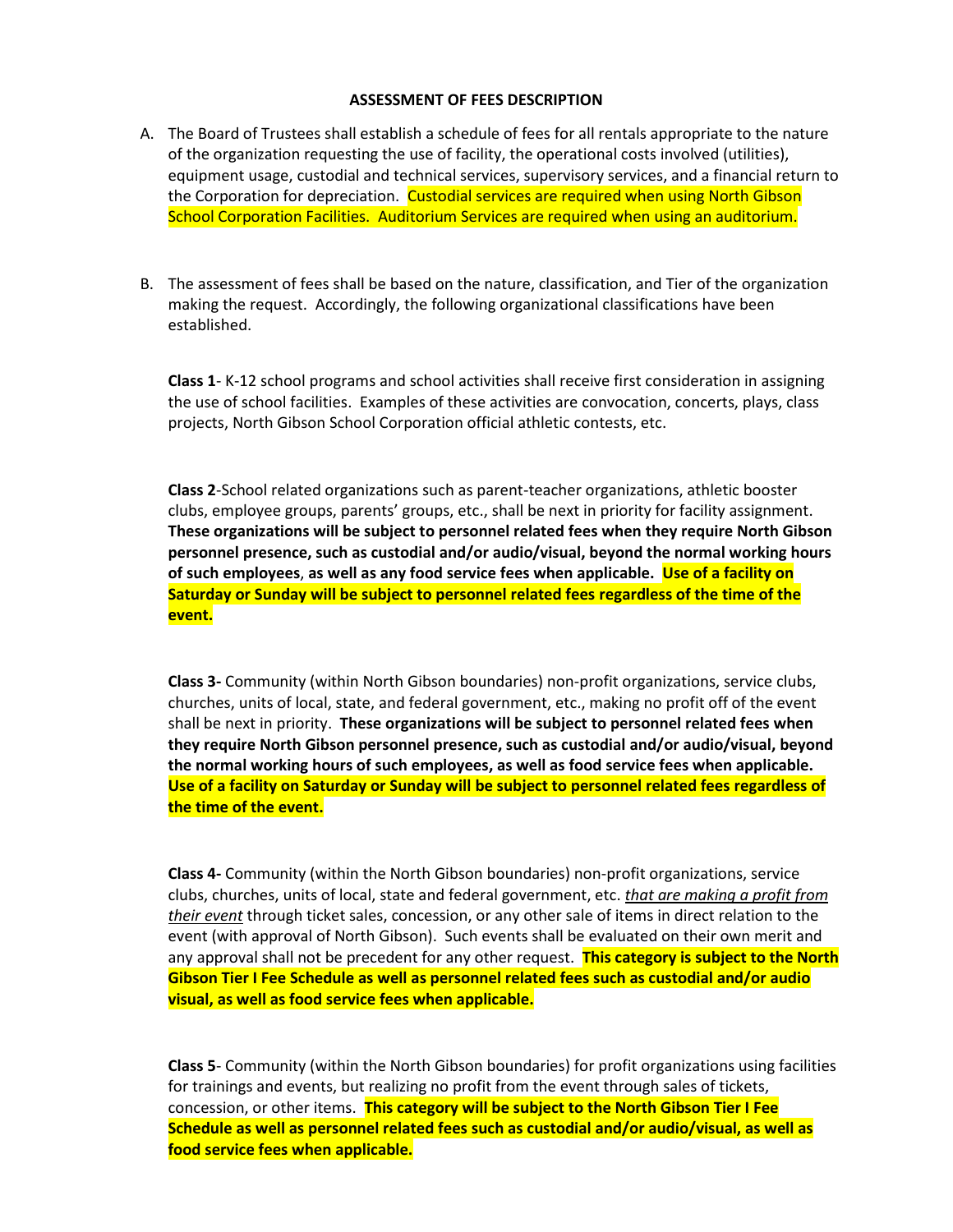**Class 6**- Community (within the North Gibson boundaries) for profit organizations using facilities for trainings and events and *realizing a profit from the event* through sales of tickets, concession, or other items (upon approval of North Gibson School Corporation). **This category will be subject to the North Gibson Tier II Fee Schedule as well as personnel related fees such as custodial and/or audio visual, as well as food service fees when applicable.**

#### *North Gibson School Corporation reserves the right to refuse use of facilities at all times.*

*The decision on the number of custodians needed for an event, as well as the need for audio/visual and other personnel will be determined by the Superintendent or his designee, and will be based on the scope of the event as well as the needs of the requesting organization. The requesting organizations will be charged for such services based on the above class fee assessment descriptions.*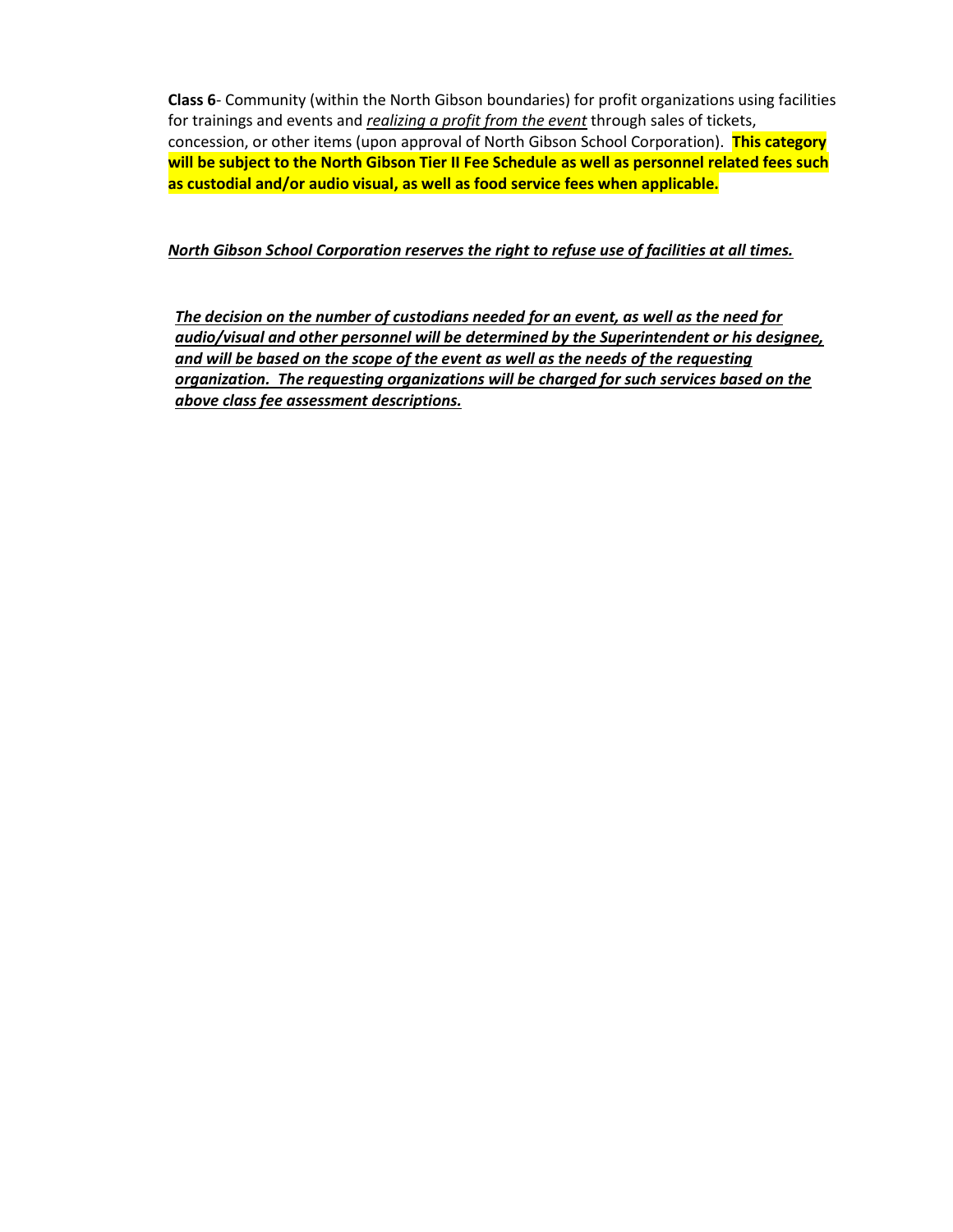## **North Gibson School Corporation**

#### **Facility Use Fee Schedule**

#### **1. Auditoriums**

- **Fees are based on a 4 hour minimum rental charge.**
- **Each additional hour is subject to the "Additional Hourly Fee."**

|             | Tier I Fee | <b>Tier II Fee</b> | <b>Additional Hourly</b><br>Fee (Tier I/Tier II) |
|-------------|------------|--------------------|--------------------------------------------------|
| <b>PCHS</b> | \$200      | \$400              | \$50/\$100                                       |
| <b>PCMS</b> | \$120      | \$240              | \$40/\$80                                        |

Personnel required (See Item 6 for additional information):

- Custodial (See Class Fee Categories for Further Details)
- Audio/Visual (Required for all events in an auditorium)

*Pre-event meeting required with Audio/Visual Management Team during regular school hours. If a meeting is needed outside of school hours, it will be subject to fees.*

#### **2. Gymnasium**

- **Fees are based on a 4 hour minimum rental charge**
- **Each additional hour is subject to the "Additional Hourly Fee."**

|                          | <b>Tier I Fee</b> | <b>Tier II Fee</b> | <b>Additional Hourly</b><br>Fee (Tier I/Tier II) |
|--------------------------|-------------------|--------------------|--------------------------------------------------|
| <b>PCHS Tiger Arena</b>  | \$200             | \$400              | \$50/\$100                                       |
| PCHS Aux Gym             | \$100             | \$200              | \$25/\$50                                        |
| PCMS Gym                 | \$100             | \$200              | \$25/\$50                                        |
| PCIS Gym                 | \$100             | \$200              | \$25/\$50                                        |
| Primary North Gym        | \$100             | \$200              | \$25/\$50                                        |
| <b>Primary South Gym</b> | \$100             | \$200              | \$25/\$50                                        |

#### Personnel Required:

Custodial (See Class Fee Categories for Further Details)

#### Restrictions:

- Basketball and Volleyball are allowed (Athletic Shoes Required).
- Roller Skating, dances, or other activities that might damage floors are not allowed.

\*\*\*\*\*North Gibson School Corporation has the first right for any concession being sold at the event.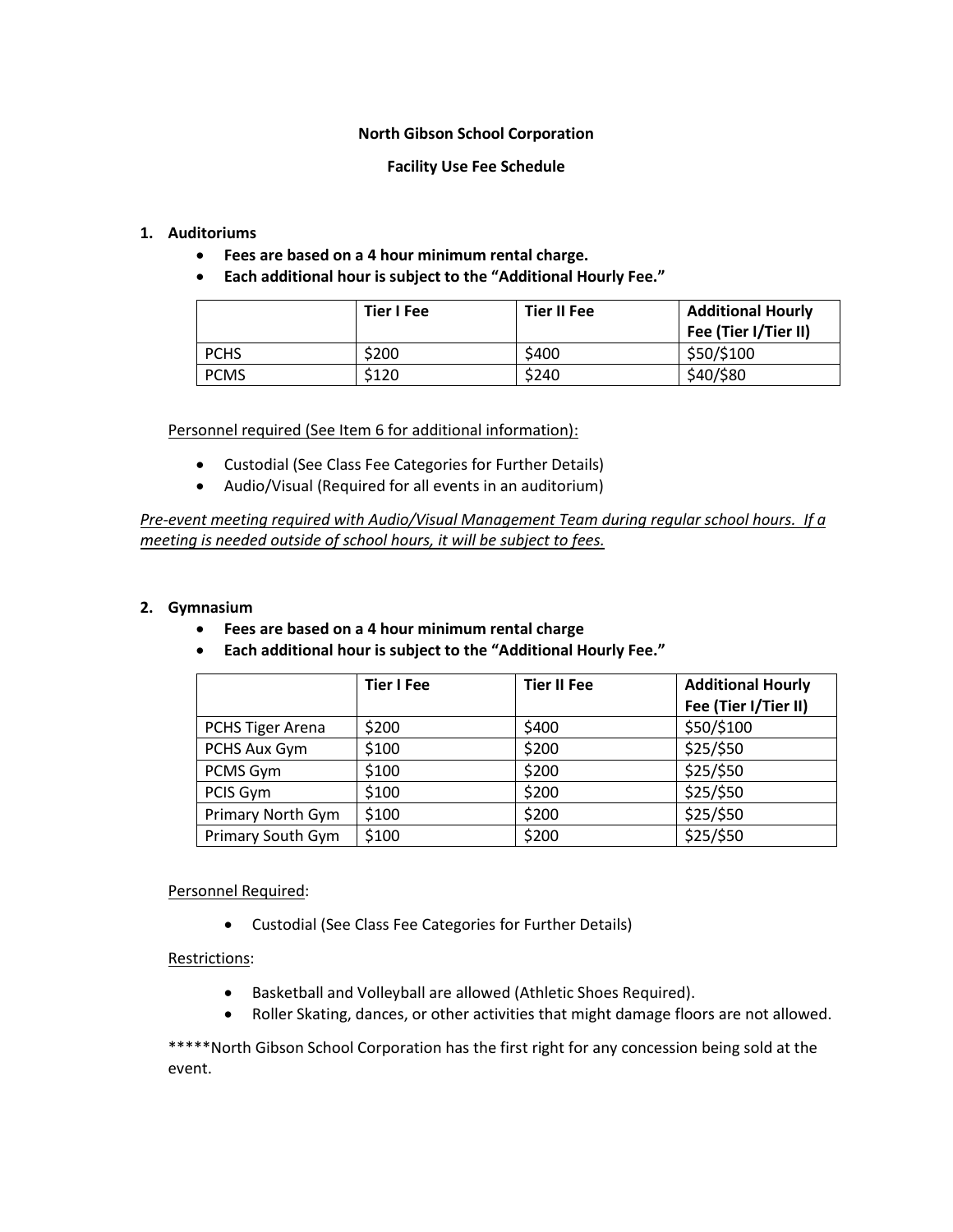## **3. Athletic Fields/Outdoor Facilities**

- Includes practice fields, football field, baseball field, soccer fields, track, tennis courts, cross country course, parking lots, playgrounds, etc.
- **Fees are based on a 4 hour minimum rental charge**
- **Each additional hour is subject to the "Additional Hourly Fee."**

|                            | <b>Tier I Fee</b> | <b>Tier II Fee</b> | <b>Additional</b><br><b>Hourly Fee</b><br>(Tier I/Tier II) |
|----------------------------|-------------------|--------------------|------------------------------------------------------------|
| Athletic<br>Fields/Outdoor | \$100             | \$200              | \$25/\$50                                                  |
| <b>Facilities</b>          |                   |                    |                                                            |

## Personnel Required (See Item 6)

## **4. Cafeteria(s)**

- **Fees are based on a 4 hour minimum rental charge**
- **Each additional hour is subject to the "Additional Hourly Fee."**

|                           | <b>Tier I Fee</b> | <b>Tier II Fee</b> | <b>Additional</b><br><b>Hourly Fee</b><br>(Tier I/Tier II) |
|---------------------------|-------------------|--------------------|------------------------------------------------------------|
| <b>PCHS Cafeteria</b>     | \$100             | \$200              | \$25/\$50                                                  |
| <b>PCMS Cafeteria</b>     | \$100             | \$200              | \$25/\$50                                                  |
| Intermediate<br>Cafeteria | \$100             | \$200              | \$25/\$50                                                  |
| Primary North             | \$100             | \$200              | \$25/\$50                                                  |

#### Personnel Required (See Item 6):

- Custodial
- Food Services (If serving food using North Gibson Food Service)

**Restriction: Kitchen MUST be operated by NGSC Food Service Personnel. (All kitchen/food service requests are directed to Food Service Director. Fees will apply.)**

#### **5. Other Fees**

- **Fees are based on a 4 hour minimum rental charge**
- **Each additional hour is subject to the "Additional Hourly Fee."**

|              | <b>Tier I Fee</b> | <b>Tier II Fee</b> | <b>Additional Hourly</b><br>Fee (Tier I/Tier II) |
|--------------|-------------------|--------------------|--------------------------------------------------|
| Classroom    | \$80              | \$160              | \$20/\$40                                        |
| Media Center | \$80              | \$160              | \$20/\$40                                        |
| Piano        | \$5/hr            | \$10/hr            | \$5/\$10                                         |

**Other fees may apply if requesting to use other NGSC equipment not mentioned above.**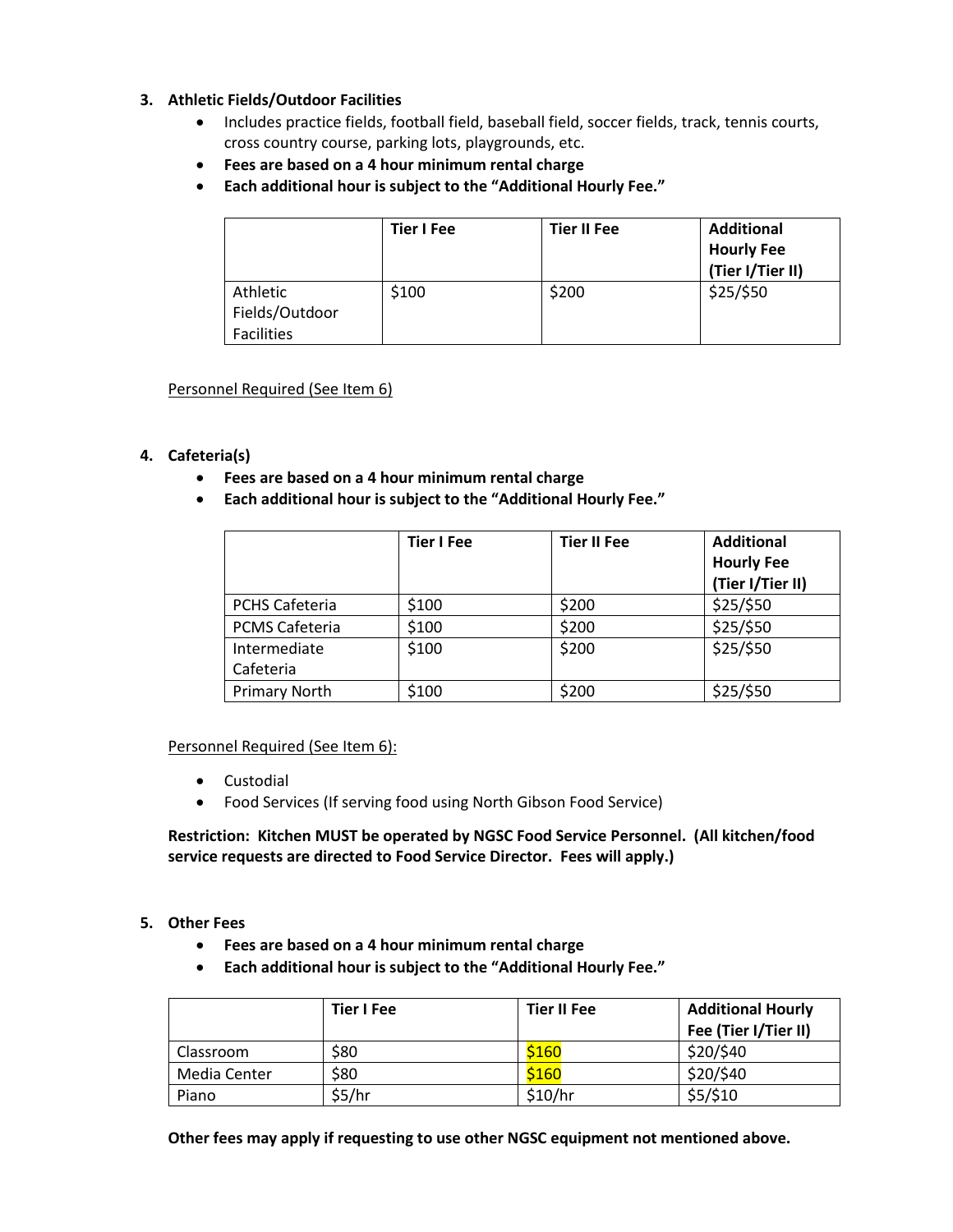Personnel Required (See Item 6):

- Custodial
- Audio/Visual (If using North Gibson equipment)

## **6. PERSONNEL REQUIRED**

For times outside the usual hours of operation, the overtime costs for cafeteria, custodial, and/or audio/visual shall apply per the ASSESSMENT OF FEE descriptions. The following costs are estimated and may be more or less based on the actual employee working the event:

|              | <b>Estimated Hourly Charge</b> |
|--------------|--------------------------------|
| Custodial    | \$25.00/Hour/Per Custodian     |
| Audio/Visual | \$40.00/Hour                   |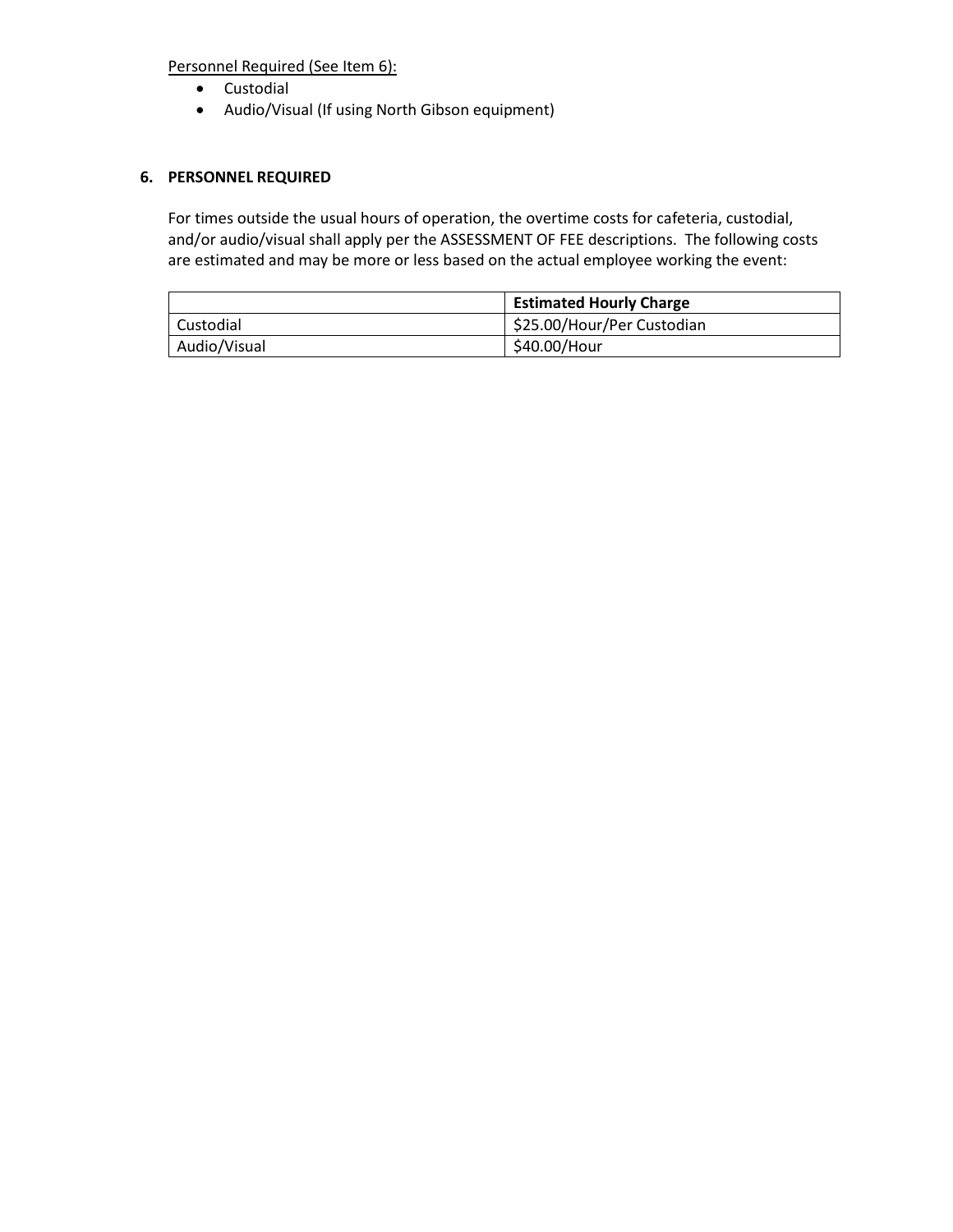# **North Gibson Application for Facility Use**

|                                                                                                                                                                                            | List ALL Rooms and/or Areas Requested                                                                                                                                                                                                                                                                                                              |
|--------------------------------------------------------------------------------------------------------------------------------------------------------------------------------------------|----------------------------------------------------------------------------------------------------------------------------------------------------------------------------------------------------------------------------------------------------------------------------------------------------------------------------------------------------|
|                                                                                                                                                                                            |                                                                                                                                                                                                                                                                                                                                                    |
|                                                                                                                                                                                            |                                                                                                                                                                                                                                                                                                                                                    |
|                                                                                                                                                                                            |                                                                                                                                                                                                                                                                                                                                                    |
|                                                                                                                                                                                            |                                                                                                                                                                                                                                                                                                                                                    |
| Are you a Not-For-Profit Organization (Please provide 501(c)(3)): YES________ NO________                                                                                                   |                                                                                                                                                                                                                                                                                                                                                    |
|                                                                                                                                                                                            | Will You Be Selling Tickets? YES____ NO_____ Selling Concessions? YES____ NO____                                                                                                                                                                                                                                                                   |
|                                                                                                                                                                                            |                                                                                                                                                                                                                                                                                                                                                    |
| If Using Auditorium, Do You Need Stage Lighting:                                                                                                                                           | If Using Auditorium, Do You Need Sound Equipment: YES________ NO_________<br><b>YES___________NO__________</b><br>If Using Gymnasium or Field, Do You Need Scoreboard Equipment: YES____NO______<br>If Using Gymnasium or Field, Do You Need Sound Equipment: YES______ NO ________<br>If Using Cafeteria, Do You Need Food Service: YES NO NO No. |
|                                                                                                                                                                                            | North Gibson will determine the need for custodial service based on the facility use policy and                                                                                                                                                                                                                                                    |
| the ASSESSMENT OF FEES DESCRIPTION.                                                                                                                                                        |                                                                                                                                                                                                                                                                                                                                                    |
| organization: Class 1____; Class 2____; Class 3_____; Class 4_____; Class 5____; Class 6__                                                                                                 | Please Review ASSESSMENT OF FEES DESCRIPTION and check which class fits your event and                                                                                                                                                                                                                                                             |
| ALL NON-NORTH GIBSON AFFILIATED ORGANIZATIONS must provide proof of liability<br>injury/property damage, with North Gibson School Corporation named as an additional<br>school facilities. | insurance (Certificate of Liability) in the amount of \$1,000,000 combined single limit bodily<br>insured. The agreement holder agrees to save and hold harmless the North Gibson School<br>Corporation and agrees to assume responsibility for all liabilities arising due to incident at                                                         |
| <b>Proof of Insurance Provided (</b> Must be provided prior to approval): YES                                                                                                              | NO:                                                                                                                                                                                                                                                                                                                                                |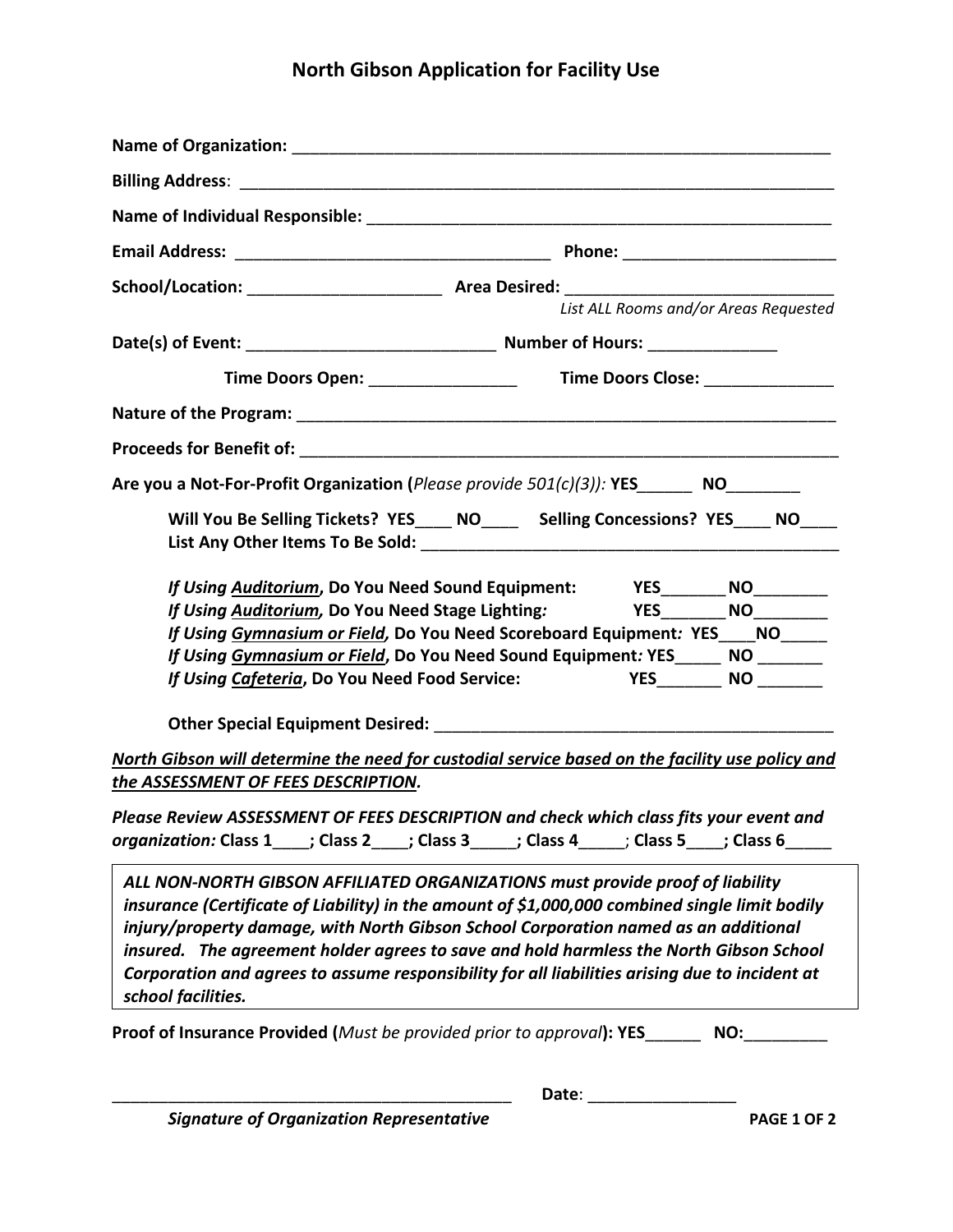## **Signatures:**

|                                                                         | Date: __________________ |
|-------------------------------------------------------------------------|--------------------------|
| <b>Building Principal</b>                                               |                          |
|                                                                         | Date: ______________     |
| Athletics/Scheduling                                                    |                          |
|                                                                         | Date: _________________  |
| Maintenance Department                                                  |                          |
|                                                                         | Date: _________________  |
| <b>IT Department</b>                                                    |                          |
| Superintendent/Designee                                                 | Date: _______________    |
|                                                                         |                          |
|                                                                         |                          |
|                                                                         |                          |
| Custodial Required: YES________ NO______                                |                          |
| Audio/Video Services Required: YES _______ NO _______                   |                          |
|                                                                         |                          |
| (NGSC USE ONLY) ESTIMATED FEES:<br>Rental Estimate:____________________ |                          |
|                                                                         |                          |
| Audio Visual Estimate: ______________                                   |                          |
| Other Usage Estimate:_____________                                      |                          |
|                                                                         |                          |
| (NGSC USE ONLY) ACTUAL FEES CHARGED:                                    |                          |
| Total Rental Fee Charge:<br><u> rental</u>                              |                          |
|                                                                         |                          |
|                                                                         |                          |
|                                                                         |                          |
|                                                                         |                          |